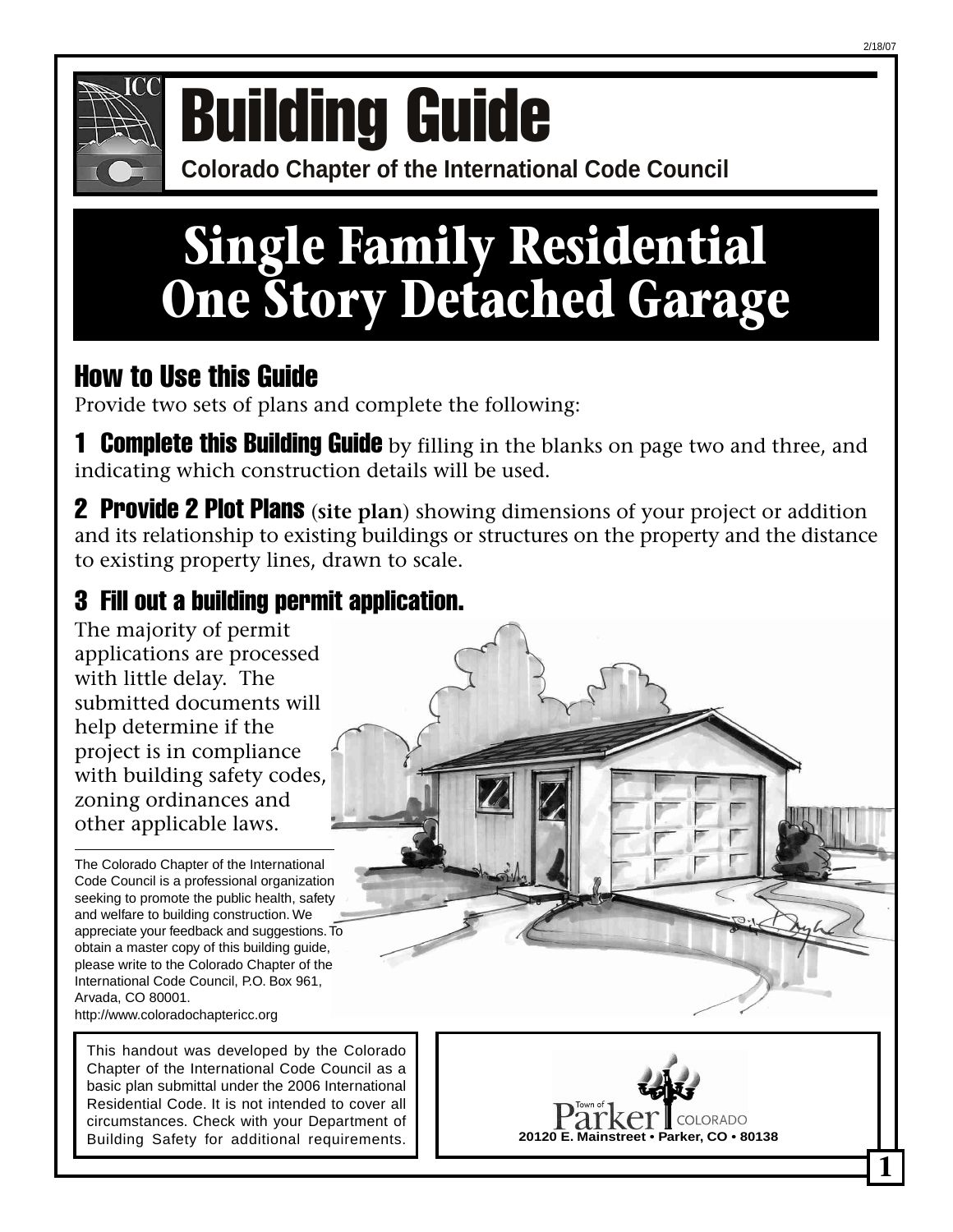## **Single Family Residential One Story Detached Garage**

**Address:**

#### **Directions**

- 1. Fill in the blanks on pages 2 and 3 with dimensions and materials which will be used to build the structure. Please print legibly.
- **2.** Indicate in the check boxes on page 3 which detail from page 4 will be used.

*Note: Heated garages may require special provisions.*

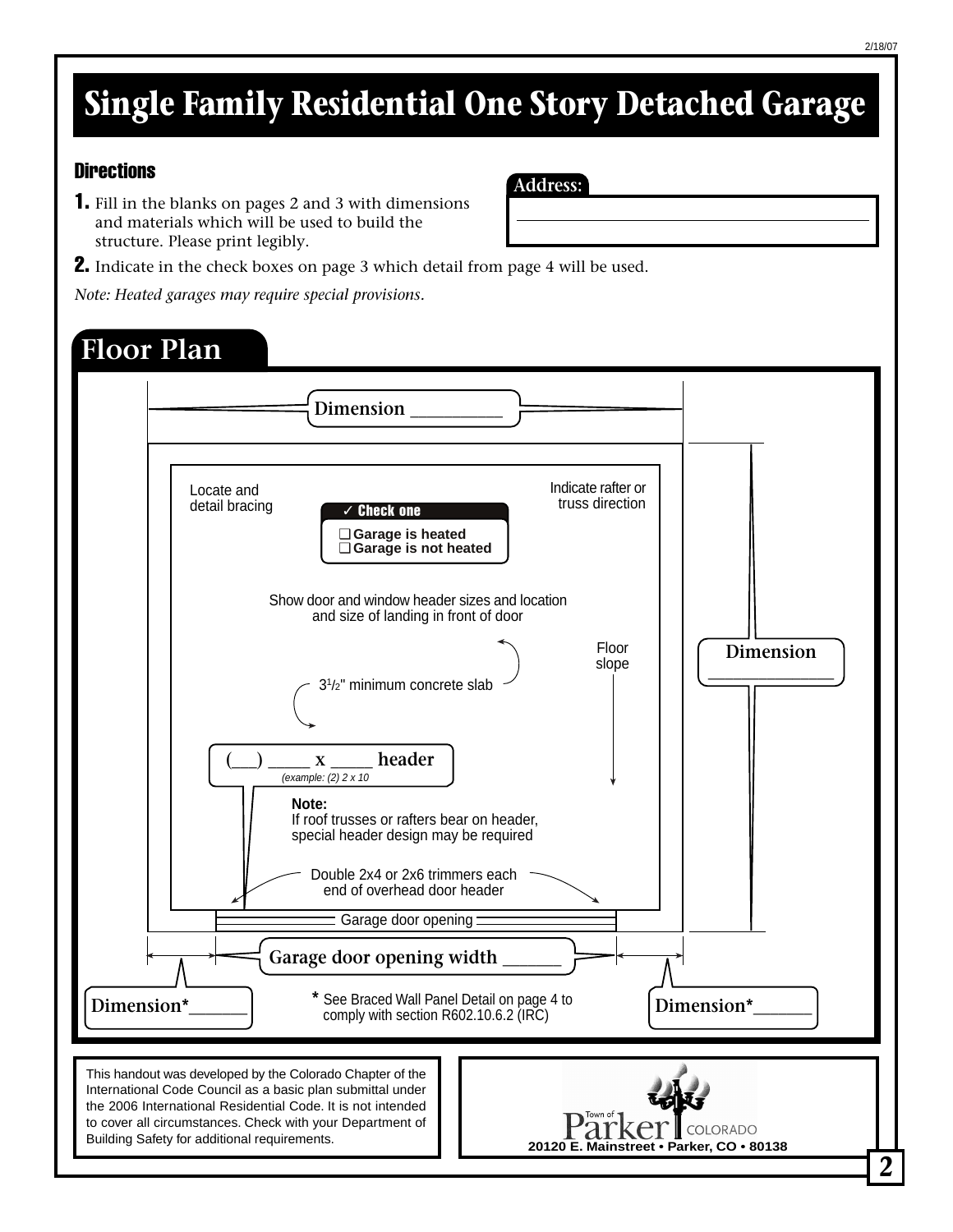